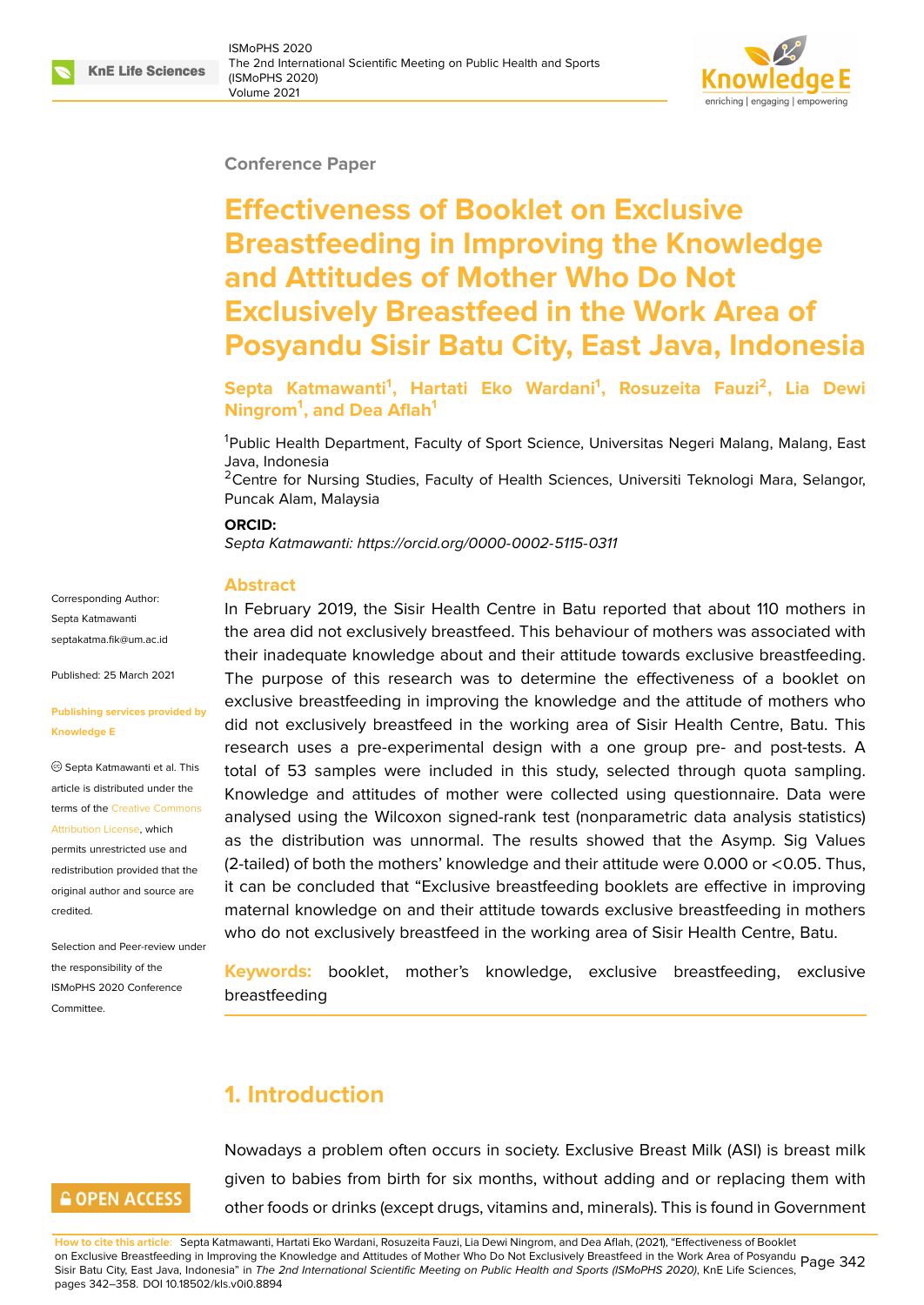Regulation Number 33 of 2012. The most important content in breast milk is colostrum. Colostrum is a substance that is rich in antibodies because it contains high amounts of protein for endurance and germ killer, so exclusive breastfeeding can reduce the risk of death in infants. Yellowish colostrum is produced on the first to the third day. The fourth to the tenth day of breast milk contains less immunoglobulin, protein, and lactose than colostrum but fat and calories are higher with whiter milk colour. Apart from containing food substances, breast milk contains absorbent substances in the form of enzymes that are not found in formula milk. The absorption enzymes in breast milk will not interfere with the enzymes in the intestine, unlike if the baby consumes formula milk, the absorption of food will depend on the baby's intestine [1]. In addition, by consuming breast milk, the baby will avoid diseases including obesity, asthma, type 2 diabetes, ENT tract infections, and sudden death syndrome in infants [2].

Given the importance of food substances and enzym[es](#page-14-0) contained in breast milk, every mother must provide breast milk to the baby from the beginning of birth. The Ministry of Health of the Republic of Indonesia and the [Wo](#page-14-1)rld Health Organization (WHO) recommends that mothers breastfeed or breastfeed as early as possible from birth, and babies are not given any food for the first 6 months of life. Then, from 6 months to at least 2 years, breastfeeding should still be given with nutritious complementary foods. However, in reality, in Indonesia, only 42% of the 96% of women give exclusive breastfeeding to their babies until the age of 6 months. This results in more than 5 million children born in Indonesia each year, more than half of them do not receive exclusive breastfeeding so that millions of babies lose the opportunity to get a good start in life because parents receive incorrect information about what is good for their children [3].

Efforts made by the government to increase the scope of exclusive breastfeeding are listed in the Health Law no. 39/2009 Article 128, Manpower Law No. 13/2009 Article 8[3,](#page-14-2) Government Regulation no. 33/2012 concerning Exclusive Breastfeeding and Minister of Health Regulation No. 15 of 2013 concerning Procedures for Providing Special Facilities for Breastfeeding and or Expressing Breast Milk, the government creates an Exclusive Breastfeeding Program in the workplace to increase the coverage of exclusive breastfeeding. In connection with this program, the roles of various parties including the world of the industry are very important [4].

The coverage of exclusive breastfeeding in Indonesia is 37.3%. This coverage is still very far below the national target of 80% [5]. Of all provinces in Indonesia, only one province managed to achieve the target, nam[el](#page-14-3)y West Nusa Tenggara Province at 84.7% [6]. Meanwhile, in East Java Province, exclusive breastfeeding coverage reached 75.7%,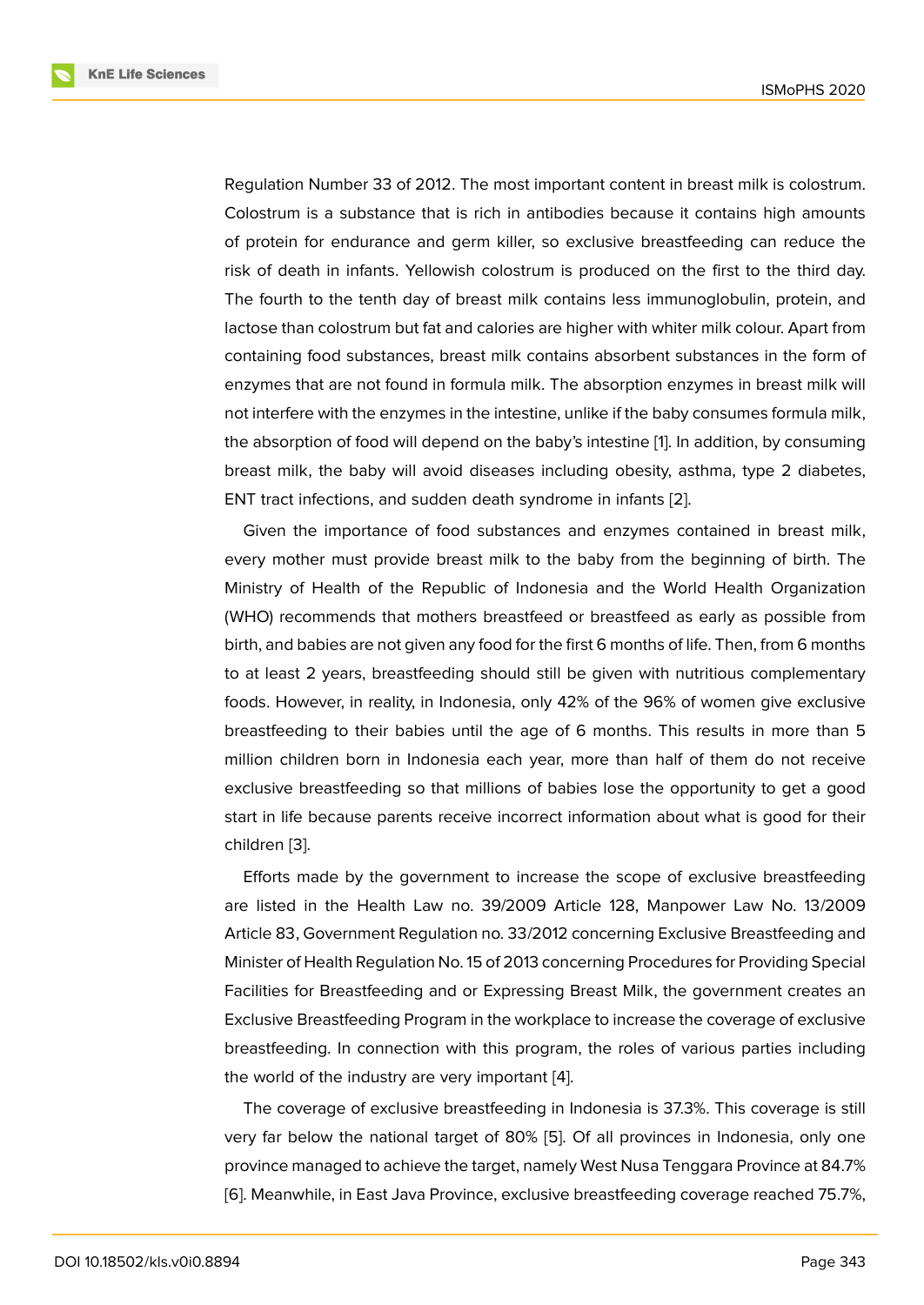but this figure still did not meet the government's target. As many as 30 districts/cities in East Java have achieved the target, one of which is Kota Batu [7]. Exclusive breastfeeding coverage in Batu City has increased for 3 consecutive years, namely in 2014 amounted to 73.8%, in 2015 amounted to 75.4% and in 2016 amounted to 76.9%. This increase shows that public awareness of the importance of breastfee[di](#page-14-5)ng for children is getting better, even though the coverage of exclusive breastfeeding in Batu City has not yet reached the target of 80% [8]. However, in 2017 the coverage of exclusive breastfeeding in Batu City experienced a drastic decline from 76.9% in 2016 to 72.7%. The latest data obtained from the monthly nutrition report, the coverage of exclusive breastfeeding in Batu City in January-June [20](#page-14-6)18 is 75.1% [9].

Based on the results of an interview conducted by researchers in October 2018 with one of the nutrition officers at the Batu City Health Office, Afifah, a Puskesmas that still has not reached the target and ha[s e](#page-14-7)xperienced a decrease in the coverage of exclusive breastfeeding from year to year, namely the work area of Puskesmas Sisir [9]. According to the health profile of Batu City, the coverage of exclusive breastfeeding in the working area of the Sisir Health Centre in 2015 reached 71.3%, then in 2016 it decreased to 70.48% and increased in 2017 to 74.3% [9].

Exclusive breastfeeding coverage at Sisir Health Centre decreased from 2017 by 74.3% to 72.8% in 2018. Meanwhile, based on the monthly nutrition report at Sisir Health Centre in February 2019, the coverage of E br[ea](#page-14-7)stfeeding was 69.1%. As many as 110 mothers in the work area of the Sisir Puskesmas do not provide exclusive breastfeeding, it can be concluded that the achievement of exclusive breastfeeding at the Sisir Puskemas has not reached the target. According to the results of interviews with nutrition officers at the Sisir Public Health Centre, the reasons for mothers not giving exclusive breastfeeding include, among others, the knowledge and attitudes of mothers regarding breastfeeding behaviour which are still lacking. This is in accordance with the results of a preliminary study conducted by researchers in November 2018 on 15 mothers who did not provide exclusive breastfeeding at the Sisir Health Centre. The preliminary study showed that 26.7% of mothers had good knowledge, 40% had sufficient knowledge and 33.3% of mothers had insufficient knowledge. While the attitude of mothers towards exclusive breastfeeding, which shows the results, as many as 33.3% of mothers have good attitudes, 33.3% have sufficient attitudes and 33.3% have fewer attitudes, this shows that the number of mothers who have good attitudes towards breastfeeding Exclusive is still less than 50%.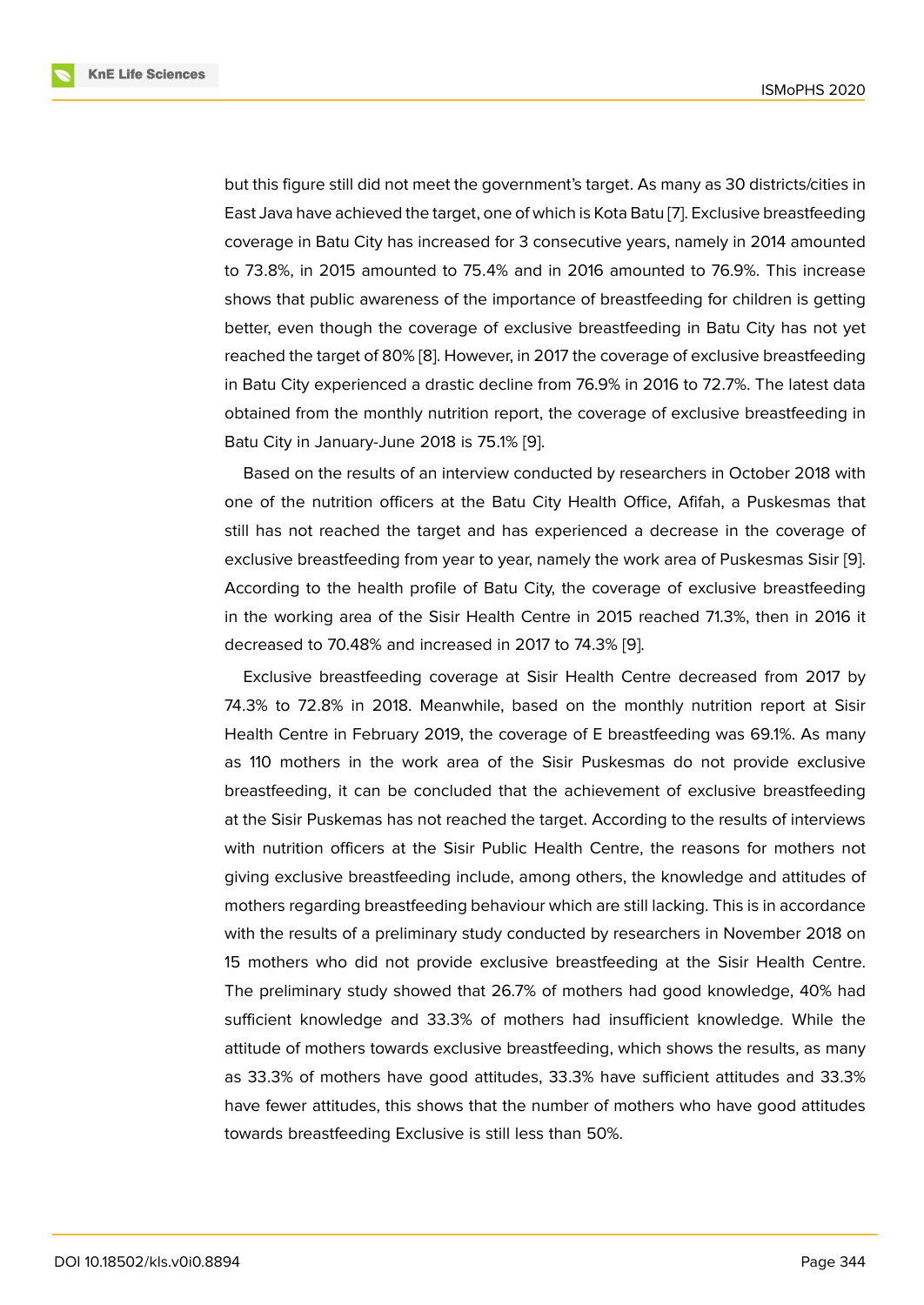Knowledge and attitudes are closely related to maternal behaviour in exclusive breastfeeding. This statement is supported by research entitled "Breastfeeding knowledge, attitude, and practice among mothers in Hall district, north-western Saudi Arabia " who conducted in Hall district, Saudi Arabia which states that, the mother's knowledge of the benefits of breastfeeding is less, one of the reasons for the low level of exclusive breastfeeding [10]. Most mothers do not understand the content of important nutrients in breast milk. In addition, some mothers understand the benefits of breastfeeding, but in their actions, they have not provided exclusive breastfeeding. This is consistent with the research e[nti](#page-15-0)tled "Knowledge, Attitudes and Behaviour of Mother Babies Against Exclusive Breastfeeding" that the factor of not giving ASI is the low level of knowledge, attitudes and actions of the mother. Some mothers still do not understand the benefits of breastfeeding, a small proportion understand the benefits of breastfeeding, but in practice, they do not provide exclusive breastfeeding [11]. Another similar study was carried out by Rahman (2017) in the work area of the Jumpandang Baru Community Health Centre, Tallo District, Makassar City, that the factor for not giving exclusive breastfeeding to babies is due to the mother's lack of [k](#page-15-1)nowledge and the mother's attitude towards exclusive breastfeeding [12].

Increasing knowledge and attitudes about exclusive breastfeeding can be done through health education using various media, one of which is a booklet. Booklets are an effective medium to use in increas[ing](#page-15-2) knowledge. This is evidenced by a study entitled "The Effectiveness of Using Media on Booklet Balanced Nutritional Knowledge of Undernourished Infants in Semanggi Village, Pasar Kliwon District, Surakarta City", where the results of the test Wilcoxon conducted by researchers showed very significant results ( $p = 0.0000$ ) which means that the booklet is an effective medium to increase one's knowledge [13]. In addition, the advantages contained in the booklet include that it can be studied at any time because it is designed in the form of a book and contains more information [14].

Research and d[ev](#page-15-3)elopment of the Booklet "Let's Give Exclusive Breastfeeding" conducted by Hardiansyah (2017) at Posyandu RW 5 Temas Kota Batu Village, where the booklet has been [an](#page-15-4)alysed based on needs and targets during the use test so that it can become an appropriate health promotion medium for the "posyandu". Based on the data analysis, the results showed that the product booklet "Let's Give Exclusive Breastfeeding" is generally included in the "Very Appropriate" category so that this product can be used as a health promotion media at the Posyandu RW 5 Temas Village, Batu City. A further study conducted by Maulida (2018) entitled "The Effectiveness of Booklets on Exclusive Breastfeeding Increasing Knowledge of Exclusive Breastfeeding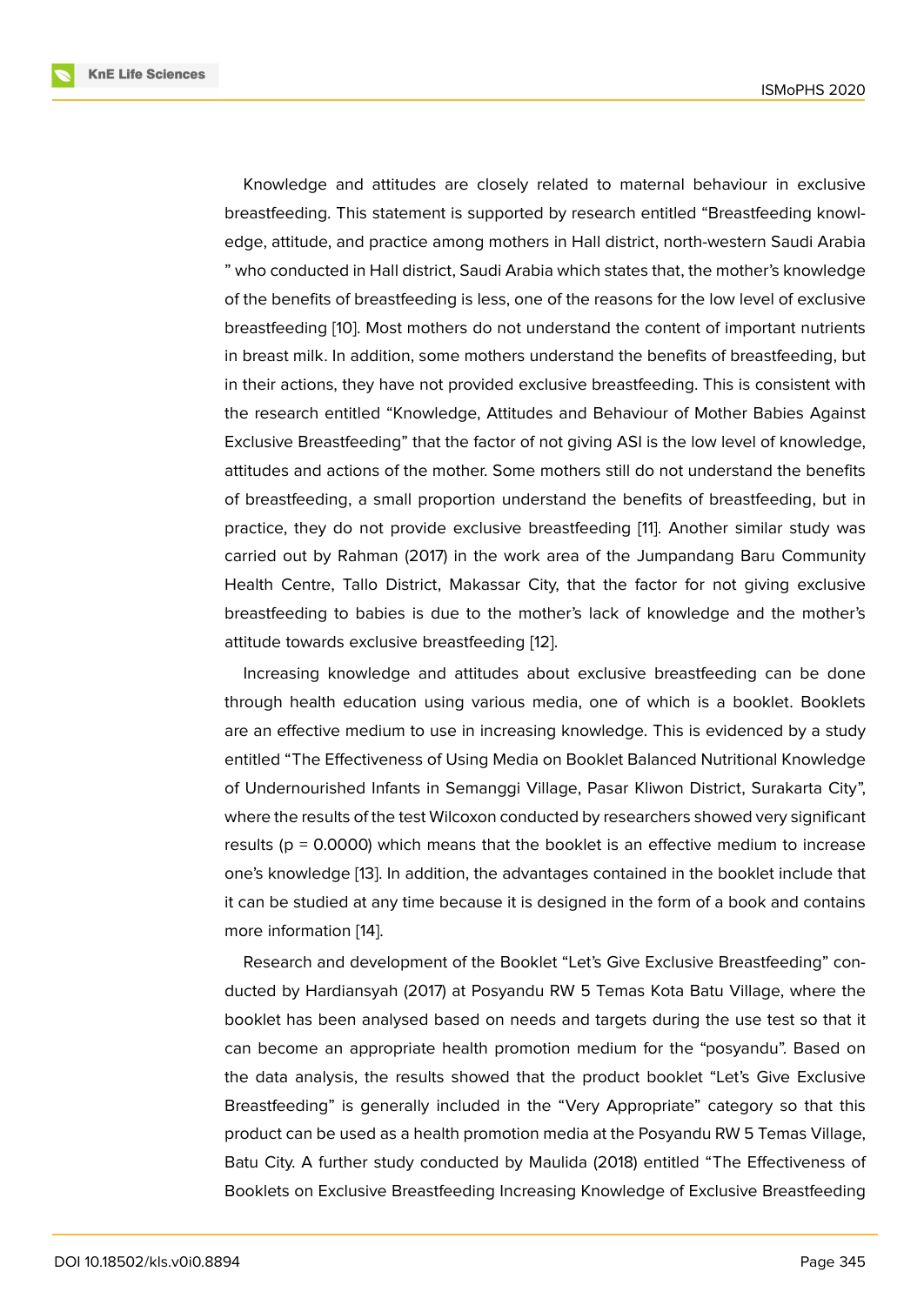for Mothers who Do not Provide Exclusive Breastfeeding in the Work Area of Cisadea Health Centre, Malang City" shows that "booklets are Exclusive breastfeeding effective for increasing maternal knowledge. regarding exclusive breastfeeding for mothers who do not provide exclusive breastfeeding in the working area of the Cisadea Community Health Centre, Malang City ", however, from this study it is not known the effectiveness of the booklets on improving maternal attitudes, so it is necessary to conduct further research to determine the effectiveness of booklets on improving the attitudes of mothers [15].

In accordance with the description of the problem above, the researchers are interested in conducting research with the title the effectiveness of booklets on exclusive breastfee[din](#page-15-5)g increasing knowledge and attitudes of mothers who do not provide exclusive breastfeeding at Posyandu in the working area of the sisir community health centre.

# **2. Material and Method**

The method used in this study is a pre-experimental design with a one group pre-test post-test design. While The number of samples in this study were 53 people who did not experience problems in speaking Indonesian, reading disorders, were not undergoing treatment. Sampling through *quota sampling technique.*

The instrument used in measuring knowledge is a multiple choice questionnaire. Meanwhile, the instrument used to measure attitudes is a questionnaire with a Likert scale. Previously, the instrument validity was tested for judgment by an expert then analysed by interpretation *Aikens*. After that, the instrument was tested on 30 respondents to find out the validity of using the correlation *Pearson "product moment"* and the reliability of the instrument with "*Alpha. Cronbach's "* with count results > r table (0.867> 0.361), so it can be said that the instrument is reliable. At the data analysis stage, the prerequisite test or normality test is first carried out. Then proceed with the test *Wilcoxon signed rank test* with a significance level of 0.05 or (p <0.05).

## **3. Results**

Following is an overview of the distribution of respondents by age.

From Table 1, it can be seen that the majority of respondents are in the age range 21-30 years, as many as 37 people (69.8%). While the remaining 2 people (3.8%) were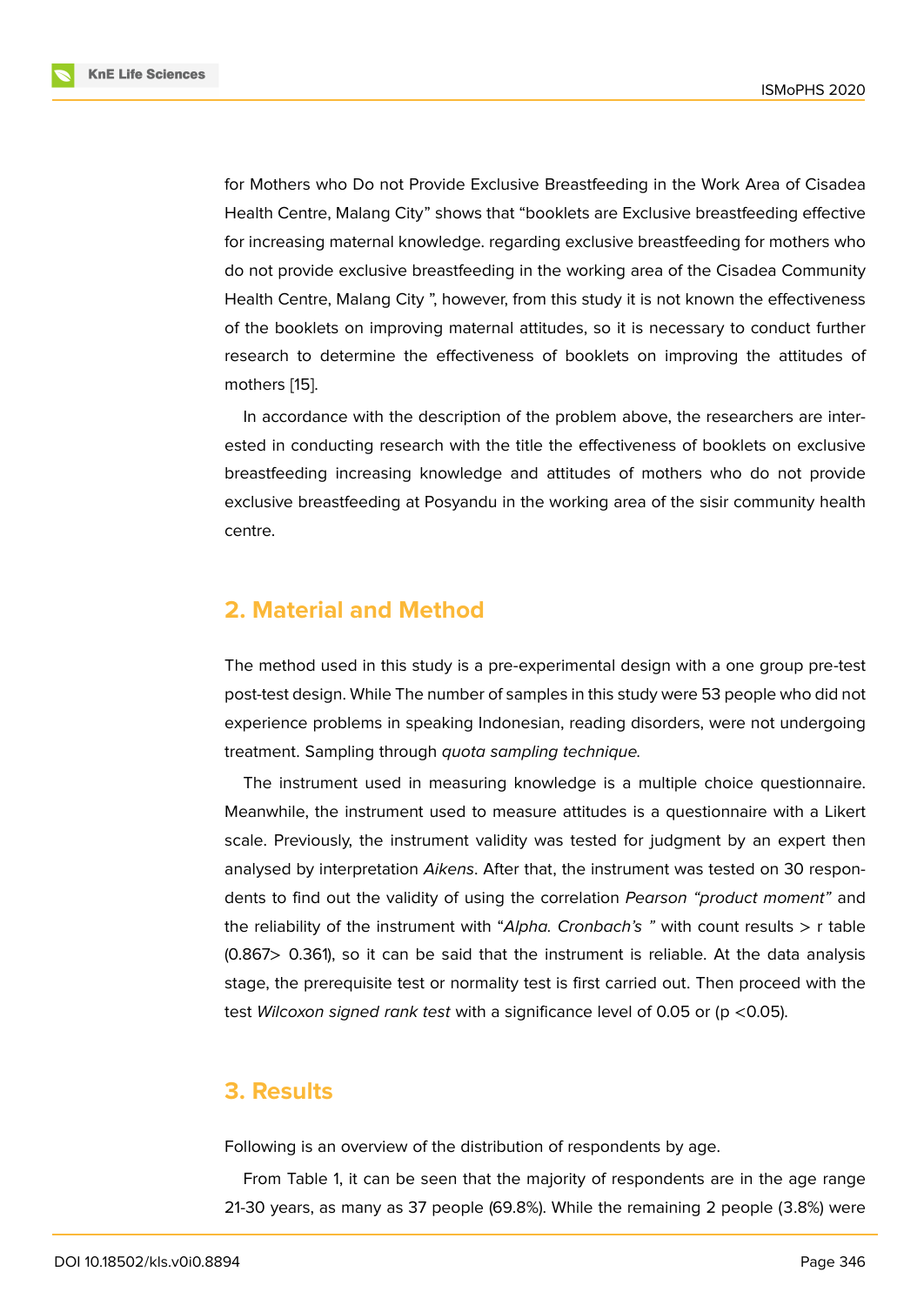| Category (yr) | N              | Percentage |
|---------------|----------------|------------|
| $\leq 20$     | $\overline{2}$ | 3.8%       |
| $21 - 30$     | 37             | 69.8%      |
| $31 - 40$     | 13             | 24.5%      |
| $\geq 41$     | 1              | 1.9%       |
| $21 - 30$     | 37             | 69.8%      |
| $31 - 40$     | 13             | 24.5%      |
| Total         | 53             | 100%       |
|               |                |            |

TABLE 1: Distribution of respondents by age.

Source: Author's own work.

aged < 20 years, 13 people (24.5%) were in the age range 31-40 years and 1 person (1.9%) was in the age range  $> 41$  years.

| TABLE 2: Distribution of respondents based on the level of education. |  |  |
|-----------------------------------------------------------------------|--|--|
|                                                                       |  |  |

| Level           | N  | Percentage |
|-----------------|----|------------|
| <b>SD</b>       | 7  | 13.2%      |
| <b>SMP</b>      |    | 13.2%      |
| <b>SMA</b>      | 33 | 62.3%      |
| DIPLOMA/SARJANA | 6  | 11.3%      |
| Total           | 53 | 100%       |

Source: Author's own work.

Based on table 2, it shows that the majority of respondents have high school education, namely as many as 33 people (62.3%) and the rest as many as 6 people (11.3%) with a Diploma / Bachelor degree, 7 people (13.2%) with a SMP and SD education level of 7 people (13.2%).

TABLE 3: Distribution of respondents based on employment.

| Ν  | Percentage |
|----|------------|
| 8  | 15.1%      |
| 45 | 84.9%      |
| 53 | 100%       |
|    |            |

Source: Author's own work.

Based on table 3 it can be seen that the majority of respondents as many as 45 people (84.9%) do not work or are housewives (IRT). The remaining 8 respondents (15.1%) worked.

Based on table 4, It can be seen that the majority of mothers under five are 6 months old as many as 16 toddlers (30.2%). The remaining children aged 2 months were 5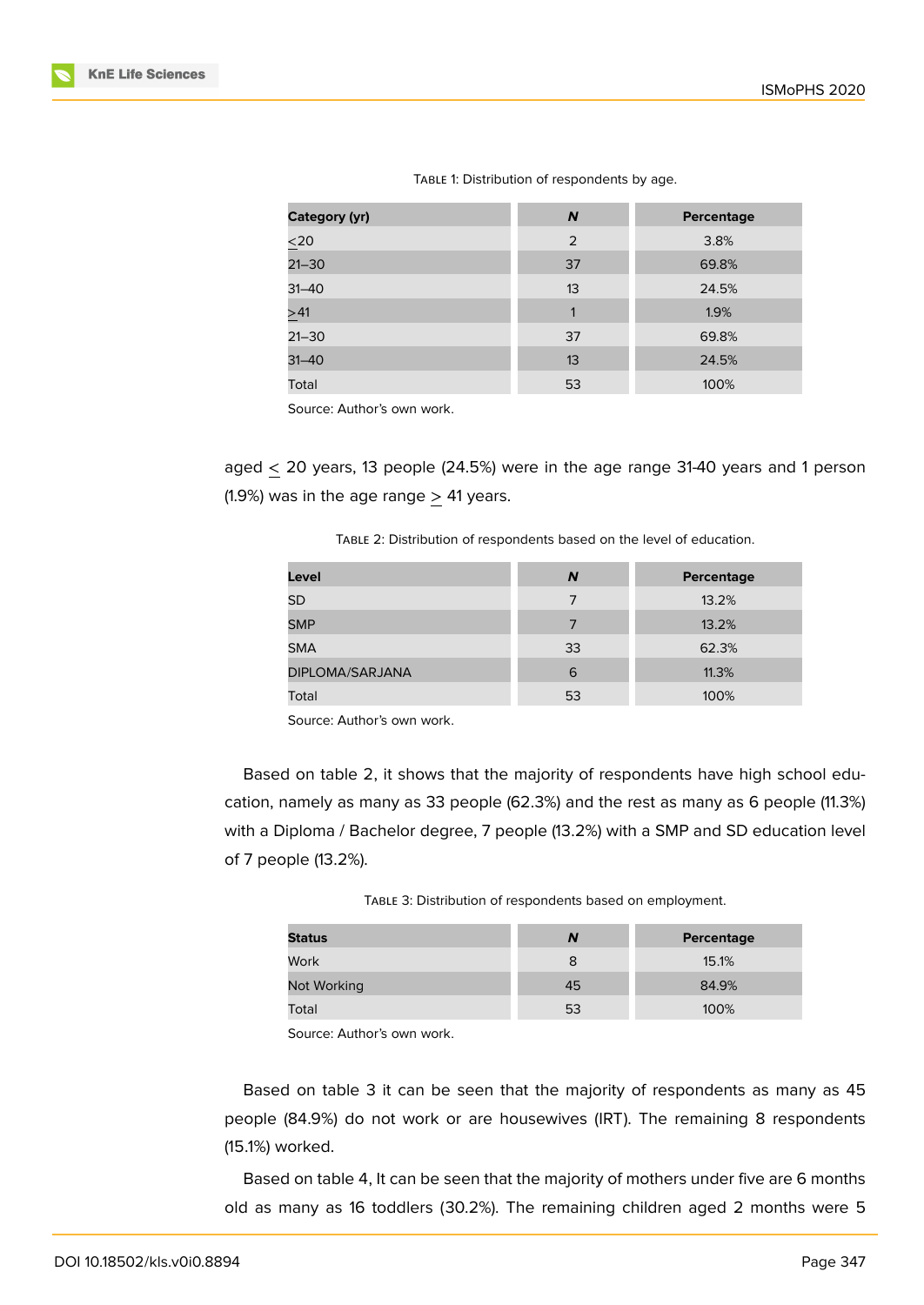| Age of toddlers | $\boldsymbol{N}$ | Percentage |
|-----------------|------------------|------------|
| 1 month         | 10 <sup>1</sup>  | 18.9%      |
| 2 months        | 5                | 9.4%       |
| 3 months        | 9                | 17%        |
| 4 months        | 6                | 11.3%      |
| 5 months        | 7                | 13.2%      |
| 6 months        | 16               | 30.2%      |
| Total           | 53               | 100%       |

TABLE 4: Distribution of respondents by age of toddlers.

Source: Author's own work.

toddlers (9.4%), 1 month were 10 people (18.9%), 3 months were 9 toddlers (17%), 4 months were 6 toddlers (11.3%) and 5 months were 7 toddlers. (13.2%).

| TABLE 5: Pre-test results of the respondent's knowledge. |  |
|----------------------------------------------------------|--|
|----------------------------------------------------------|--|

| Level          | N  | Percentage |
|----------------|----|------------|
| Good (76–100)  | 27 | 51%        |
| Enough (56-75) | 26 | 49%        |
| Less $(55)$    |    | 0%         |
| Total          | 53 | 100%       |

Source: Author's own work.

Based on table 5, it can be seen that The results pre-test of mother's knowledge about exclusive breastfeeding were 27 people (51%) had good knowledge, namely between 76-100 and the rest, 26 people (49%) had sufficient knowledge, namely between 56- 75. Thus, it can be seen that the overall half of the respondents in this study still have sufficient knowledge about exclusive breastfeeding before giving the booklet.

TABLE 6: Post-test results of respondent's knowledge.

| Level of knowledge | N        | Percentage |
|--------------------|----------|------------|
| Good (76–100)      | 48       | 90.5%      |
| Enough (56-75)     | 5        | 9.5%       |
| Less $(55)$        | $\Omega$ | 0%         |
| Total              | 53       | 100%       |

Source: Author's own work.

Based on table 6, it can be seen that Mother's knowledge about exclusive breastfeeding after giving the booklet, it was breastfeeding found that 5 (9.5%) mothers were in the sufficient knowledge category and 48 mothers (90.5%) were already in the good knowledge category.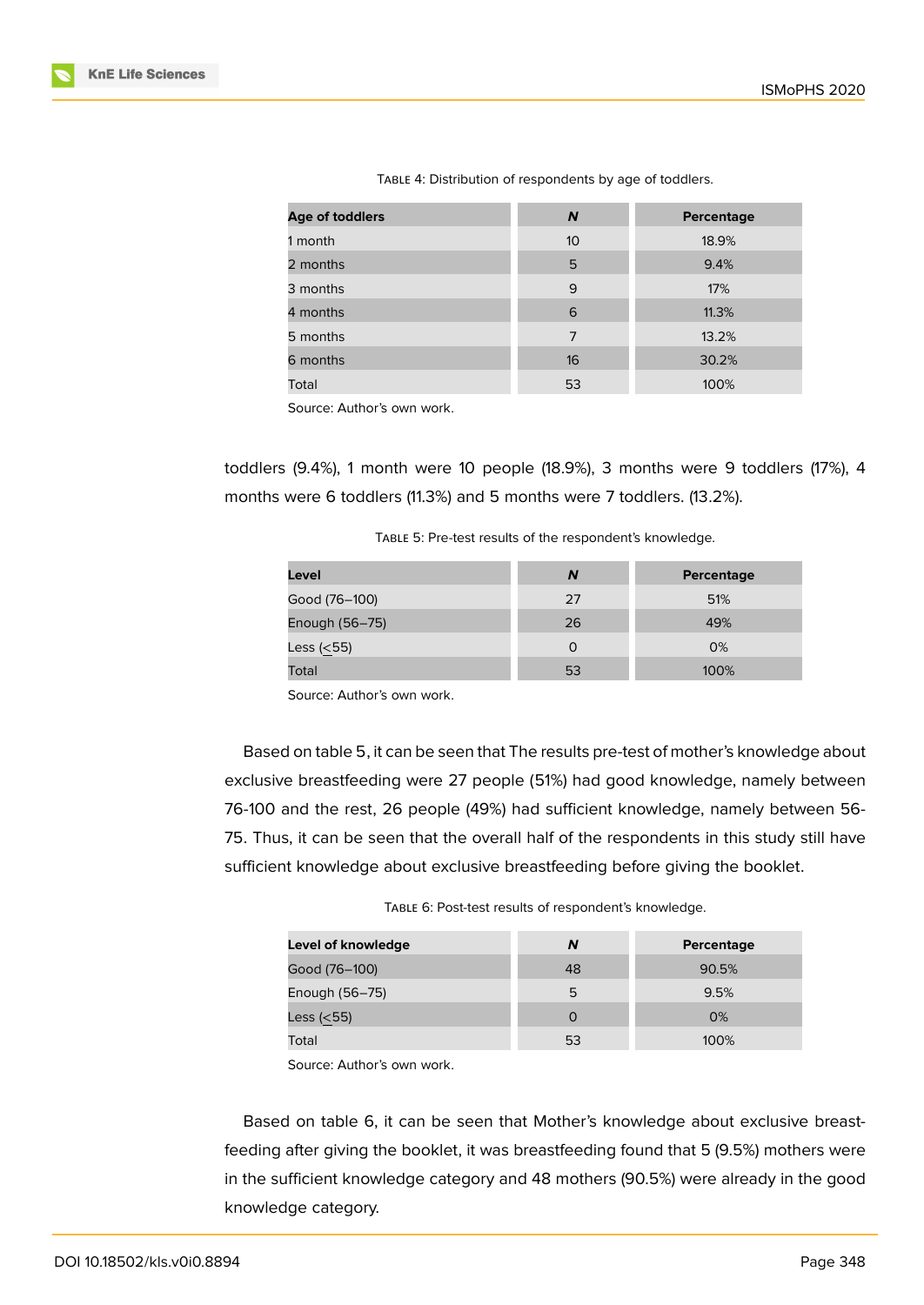| <b>Level of attitude</b> | N  | Percentage |
|--------------------------|----|------------|
| Good (76–100)            | 13 | 24.52%     |
| Enough (56-75)           | 39 | 73.58%     |
| Less (<55)               |    | 1.9%       |
| Total                    | 53 | 100%       |

TABLE 7: Pre-test results of respondents' attitudes.

Source: Author's own work.

Based on table 7, it shows the results that Attitudes of mothers regarding exclusive breastfeeding before giving the booklet as many as 13 people (24.52%) have a good attitude. The rest, as many as 39 people (73.58%) were in the moderate category and 1 person (1.9%) was in the poor category. It can be concluded that most respondents still have sufficient knowledge prior to giving the booklet.

TABLE 8: Post-test results of respondents' attitudes.

| Level of attitude | N        | Percentage |
|-------------------|----------|------------|
| Good (76–100)     | 49       | 92.45%     |
| Enough (56-75)    | 4        | 7.55%      |
| Less $(55)$       | $\Omega$ | $O\%$      |
| Total             | 53       | 100%       |

Source: Author's own work.

Based on table 8, it shows that the mothers regarding exclusive breastfeeding after giving the booklet breastfeeding showed that 49 people (92.45%) had a good attitude, the remaining 4 people (7.55%) were in the sufficient category. It can be concluded that most of the respondents already had a good attitude after being given the booklet breastfeeding.

|           | Kolmogorov--<br><b>Smirnov</b> |     |       |
|-----------|--------------------------------|-----|-------|
|           | <b>Statistic</b>               | df. | Sig.  |
| Pre-test  | 0.185                          | 53  | 0,000 |
| Post-test | 0.147                          | 53  | 0.060 |

TABLE 9: Normality test of data distribution of knowledge results.

Source: Author's own work.

Based on table 9, it is known that the significance value of the normality test of the score for pre-test the knowledge variable, obtained a significance value of 0.000. When compared with  $α = 0.05$ , the significance value is smaller than  $α = 0.05$  (0.000 <0.05). Thus it can be said that the data are not normally distributed. While the post-test score has a significance value equal to 0.006. When compared with  $\alpha$  = 0.05, the significance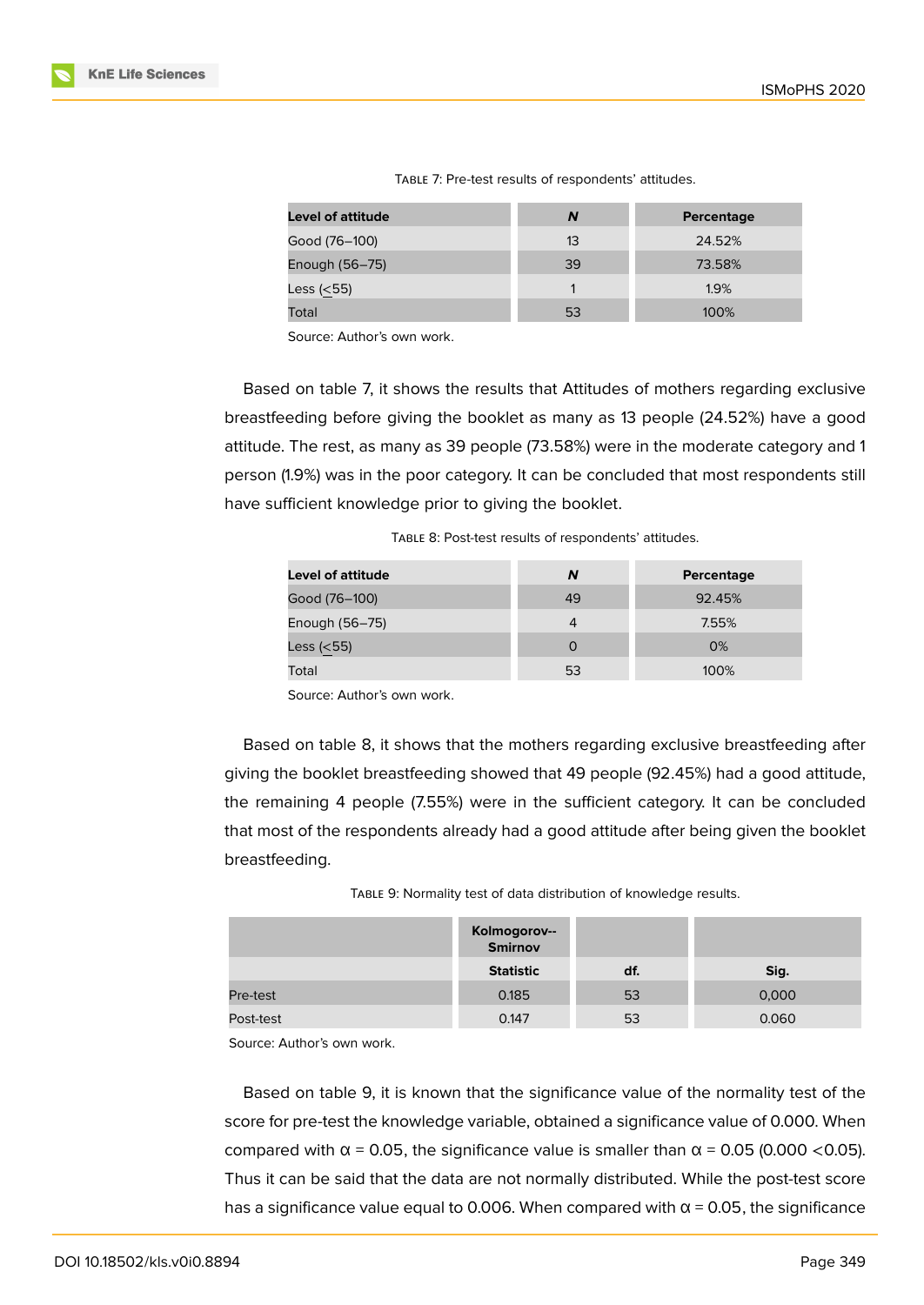|           | Kolmogorov--<br>Smirnov |     |       |
|-----------|-------------------------|-----|-------|
|           | <b>Statistic</b>        | df. | Sig.  |
| Pre-test  | 0.185                   | 53  | 0.045 |
| Post-test | 0.147                   | 53  | 0.000 |

value is smaller (0.006 <0.05). Thus, it can be concluded that the data are not normally distributed.

| TABLE 10: Normality test of data distribution of attitude results. |
|--------------------------------------------------------------------|
|                                                                    |

Source: Author's own work.

The results of the normality test score for the pre-test attitude variable, significance of 0.045. When compared with  $\alpha$  = 0.05, the significance value is smaller than  $\alpha$  = 0.05 (0.045 <0.05). Thus it can be said that the data are not normally distributed. While the results of the normality test score for the post-test of knowledge, the results obtained a significance value of 0.000. When compared with  $\alpha$  = 0.05, the significance value is smaller (0.000  $\leq$  0.05). Thus, it can be concluded that the data are not normally distributed.

TABLE 11: Wilcoxon Signed Rank test result on knowledge.

|                       | Post-test--pre-test |
|-----------------------|---------------------|
|                       | $-6.355^{b}$        |
| Asymp. Sig (2-tailed) | 0.000               |

Source: Author's own work.

Based on table 11, it can be seen that the Asymp. Sig (2-tailed) value is 0,000, where the significance value of the knowledge variable is less than 0.05 (0,000 <0.05). Thus it can be concluded that (H0) is rejected so that (Ha) "booklet is Exclusive breastfeeding effective for increasing knowledge of mothers about exclusive breastfeeding for mothers who do not provide exclusive breastfeeding at Posyandu, the working area of Puskemas Sisir Kota Batu".

TABLE 12: Wilcoxon Signed Rank test results on attitude.

|                       | Post-test--pre-test |
|-----------------------|---------------------|
|                       | $-6.276^{b}$        |
| Asymp. Sig (2-tailed) | 0.000               |

Source: Author's own work.

Based on table 11, it can be seen that the Asymp.Sig (2-tailed) value is 0,000, which is the significance of the knowledge variable is less than 0.05 (0.000 <0.05). Thus it can be concluded that (H0) is rejected so that (Ha) "booklet is Exclusive breastfeeding effective for increasing attitudes of mothers regarding exclusive breastfeeding for mothers who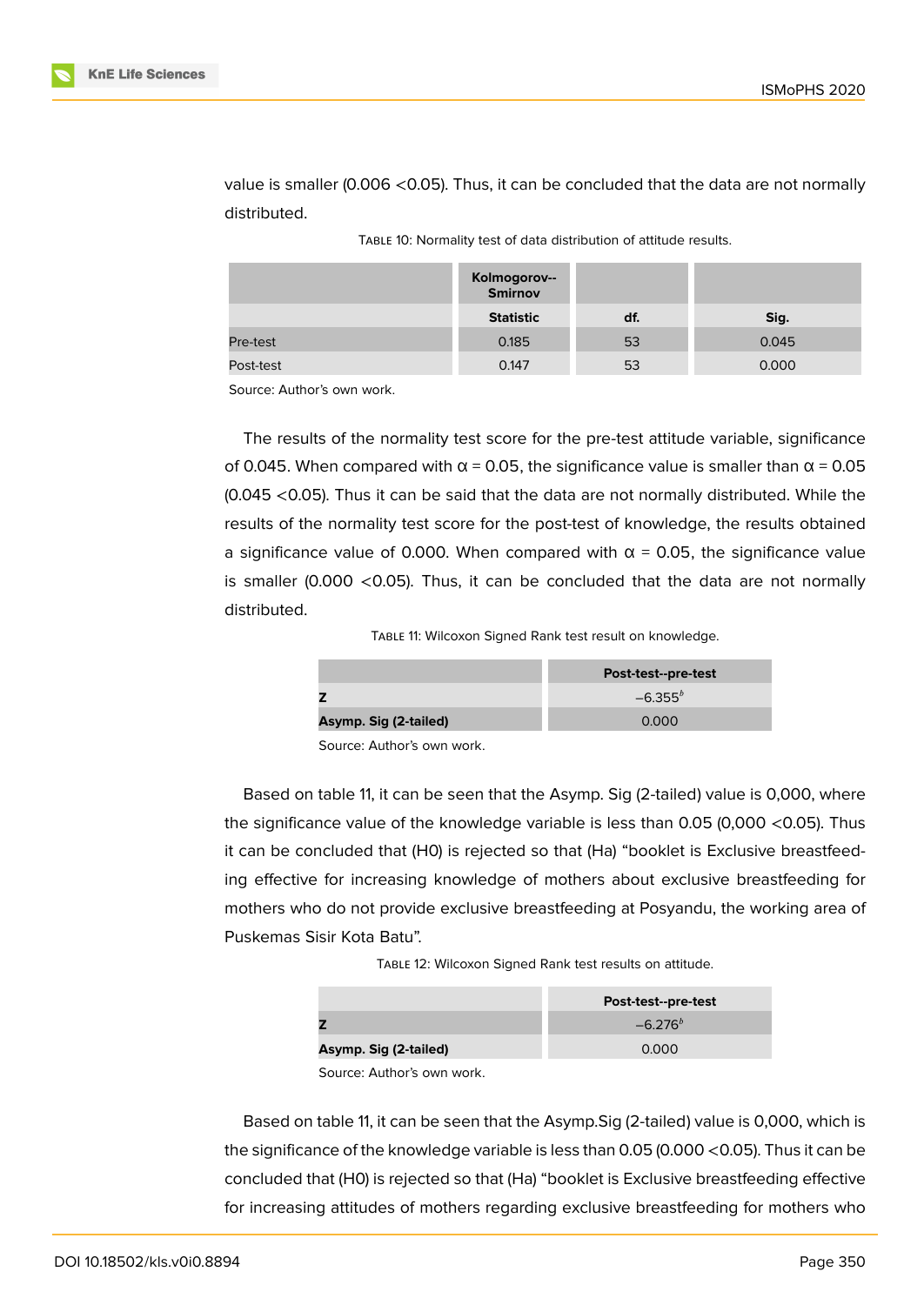do not provide exclusive breastfeeding at Posyandu, the working area of Puskemas Sisir Kota Batu".

# **4. Discussion**

#### **4.1. Characteristics of respondents**

Respondents in this study were 53 mothers who did not provide exclusive breastfeeding in all Posyandu in the working area of Puskesmas Sisir, Batu City. Characteristics of respondents in this study were seen from the age of the respondent, the latest level of education, employment status, and age of the respondent's child. As for the characteristics of respondents based on age as shown in table 4.1, the dominant age of the respondents is in the 21-30 years old category which can be said to be women of reproductive age (WUS) or productive age. This means that in this study many mothers are young but do not provide exclusive breastfeeding. This contradicts the research conducted by Organda in the United States which states that the younger the mother is, the more likely she is to provide exclusive breastfeeding for her baby compared to older mothers [16].

This is due to the lack of knowledge of mothers about exclusive breastfeeding. As a person gets older, a person's physical, psychological development will develop, including kno[wled](#page-15-6)ge [17]. The age factor can affect a person's knowledge, the higher the age, the better the way of thinking and experience the more [18]. However, the knowledge in question is knowledge / cognitive in general, not specifically, namely knowledge related to [ex](#page-15-7)clusive breastfeeding. It was also explained in the research conducted by Sugiarto et al that there was no significant relationship [be](#page-15-8)tween maternal age and exclusive breastfeeding, this was because breastfeeding was influenced by several things, including the mother's courage, desire, and support from health workers [19]. Health worker support is significantly associated with exclusive breastfeeding [19]. This is related to the attitude of exclusive breastfeeding where the support of health workers is the influence of other people who are considered important to the mother [so](#page-15-9) that it can affect the attitude of exclusive breastfeeding.

Other characteristics of respondents are based on education level. As shown in table 2, most of the respondents have a high school education level, but in this study, there were also respondents with a Diploma / 's degree who did not provide exclusive breastfeeding. This study shows that there are still mothers with higher education levels who have less knowledge of giving exclusive breastfeeding. This is not in line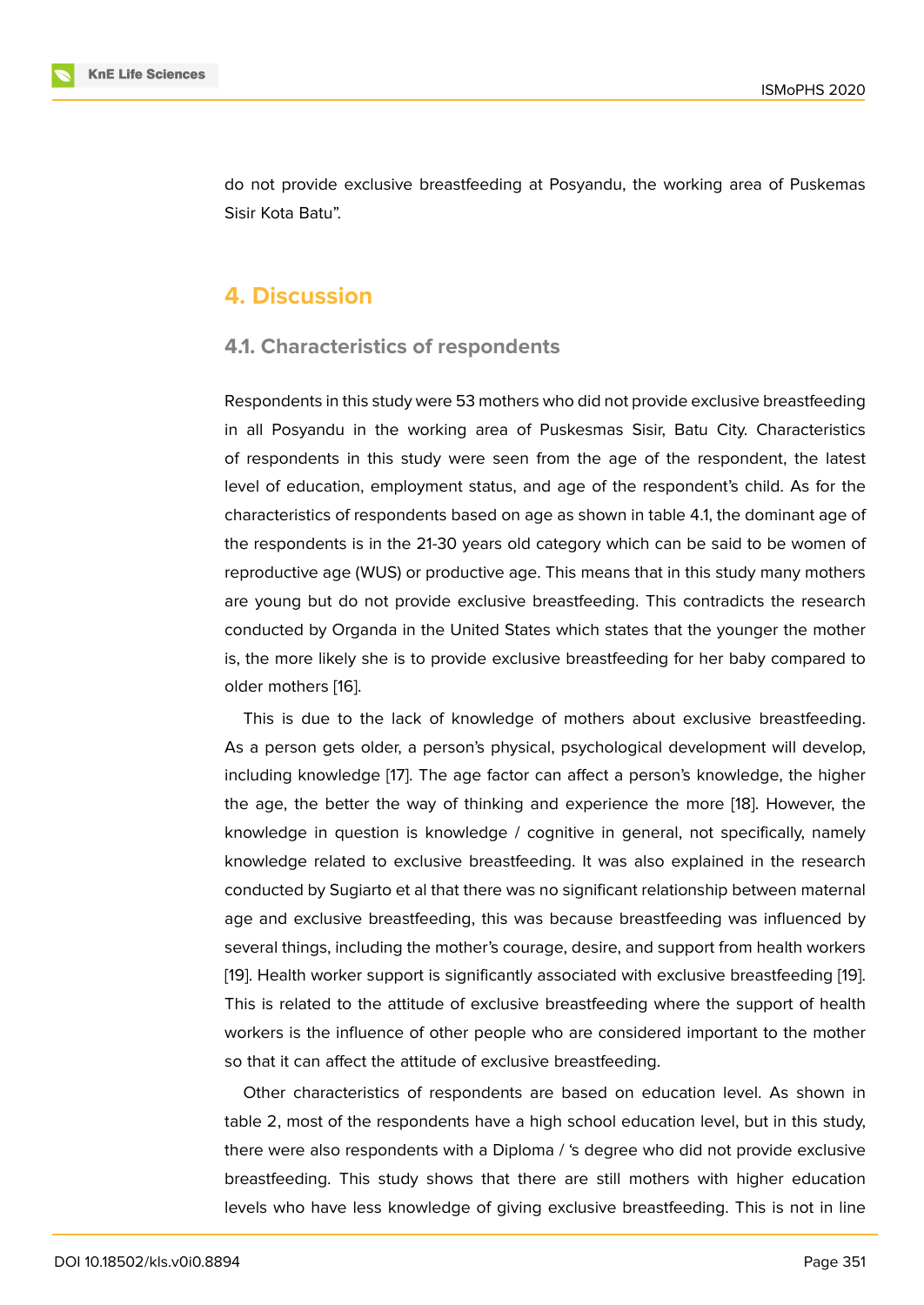with research conducted by Hidayah and Setyaningrum (2018) which states that the higher the education, the higher the person's level of knowledge because there are still mothers who have a high level of education but do not exclusively breastfeed.

This happens because there are probably many other highly educated mothers who were not selected as respondents. Besides, the knowledge in this research is the knowledge of a special nature or specifics of exclusive breastfeeding [15]. A person's education is generally related to a person's attitude, the higher the education, the higher the mother's attitude towards exclusive breastfeeding [20]. Meanwhile, this study shows that although some mothers have a high level of education, they [sti](#page-15-5)ll have a low attitude towards exclusive breastfeeding. This is by following with research conducted by Sutrisno (2015) that not all highly educated mothers ha[ve](#page-15-10) high attitudes towards exclusive breastfeeding [21]. This is because there are many other factors that can affect a person's knowledge besides education, for example, work, interests, experience and culture [17]. While the factors that can influence a person's attitude are experience, the influence of other peopl[e w](#page-16-0)ho are considered important is the influence of a medium [22].

Char[act](#page-15-7)eristics of respondents are then seen from the status of work. The distribution of the occupational status of respondents in this study most of the respondents did [not](#page-16-1) work or were housewives without having a job outside the home. In this study there are still many unemployed mothers who do not provide exclusive breastfeeding, whereas in fact mothers who do not work have a greater opportunity to provide exclusive breastfeeding. Meanwhile, working mothers will experience obstacles in breastfeeding, this is because mothers have less time to care for their babies than mothers who do not work. However, in reality, in this study, there are still many mothers who do not work but do not provide exclusive breastfeeding, this incident is of course caused by several things, for example, the lack of knowledge and attitudes of mothers regarding exclusive breastfeeding, too early complementary breastfeeding and a history of formula feeding. This research is not in accordance with research conducted by Anggania, et al. which shows that working mothers find it difficult to divide their time between work and their families while mothers who do not work will tend to provide exclusive breastfeeding [23]. But in terms of knowledge, mothers who work outside the home tend to have better access to information or knowledge than mothers who are only at home every day [24]. However, different types of work and places of work for mothers can affect [the](#page-16-2) knowledge or information obtained. Therefore, it is necessary to conduct research related to the relationship between work and maternal knowledge regarding exclusive brea[stfe](#page-16-3)eding.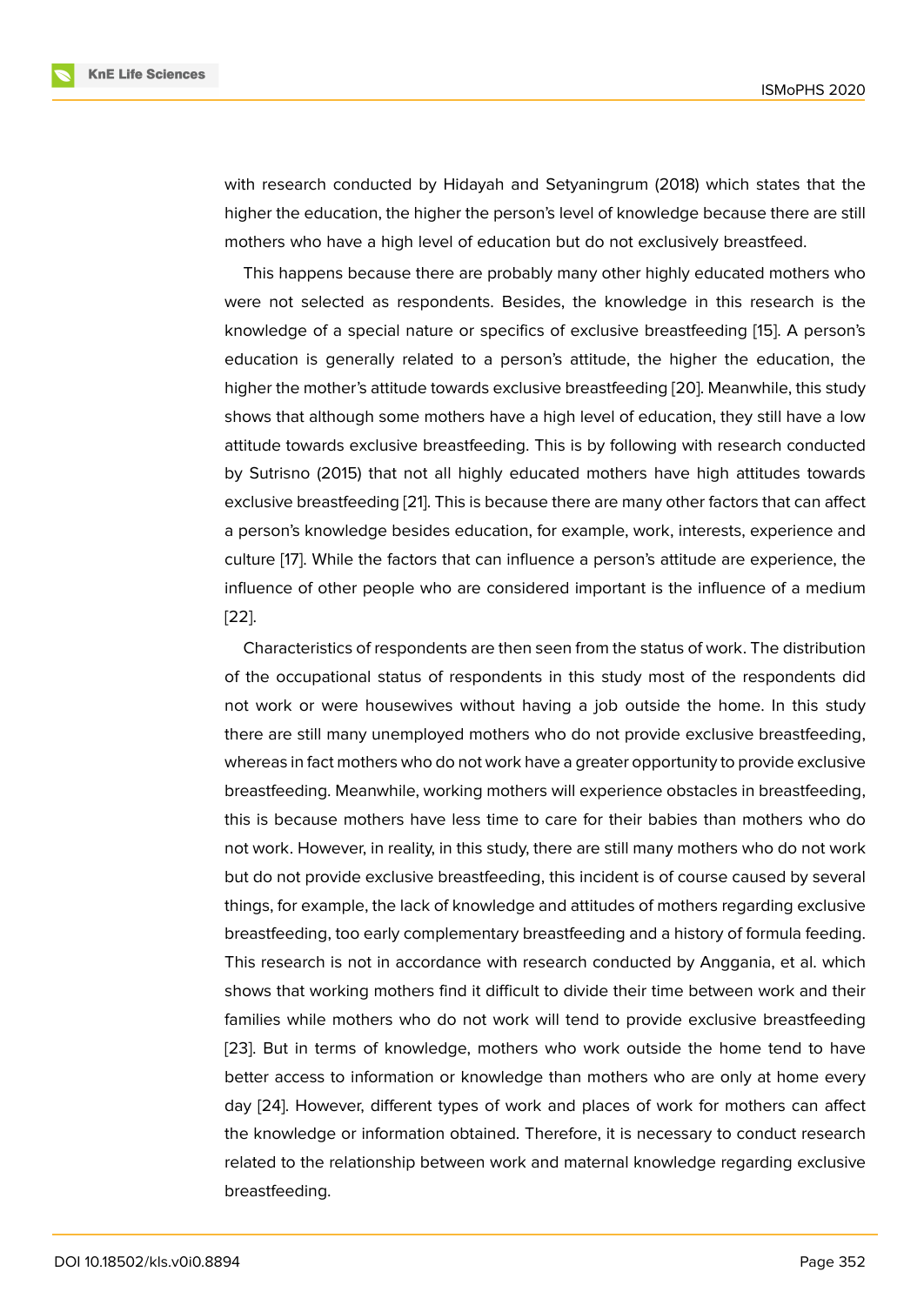The characteristics of the respondents are then seen from the age of the children under five. In this study, it shows that the majority of toddlers who are not given exclusive breastfeeding are 6 months (30.2%), and even the second highest is children aged 1 month as many as 10 people (18.9%). Exclusive breastfeeding means only breastfeeding for the first 6 months without any additional food, but in reality in this study before 6 months the baby was given food other than breast milk. Exclusive breastfeeding can improve the health status of mothers, provide more time for mothers and children, reduce the risk of ovarian cancer and breast cancer and breast milk is the best and safest food for babies [25]. The thing that most often causes mothers not to exclusively breastfeed is that mothers feel that their babies are not full if only breastfed. Providing complementary foods from an early age, can be caused by a lack of knowledge of mothers about the im[por](#page-16-4)tance of exclusive breastfeeding. This reason is reinforced by the results of research on factors related to exclusive breastfeeding in mothers in the Goba district of Southeast Africa, that it is possible for mothers to introduce complementary foods to their children due to the assumption that breast milk alone will not meet the needs of the baby and cannot satisfy the needs. baby at age [11]. However, according to a research literature study conducted by *Leah,et* al., (2017) in Kenya, the lack of exclusive breastfeeding during the first 6 months may be the biggest risk factor for morbidity and infant mortality. Besides, the lack of exclusive breastfe[ed](#page-15-1)ing is also the highest risk factor for babies experiencing malnutrition [16].

# **4.2. The effectiveness of exclusive breastfeeding booklet on increasing mother's knowledge regardi[ng](#page-15-6) exclusive breastfeeding**

The average score of maternal knowledge before being given exclusive breastfeeding before being given treatment (pre-test) is 75.74, this shows that on average mothers still have sufficient knowledge. While the average score of maternal knowledge after treatment (post-test) was 85.37. This shows that the mother's knowledge increased from sufficient to good category after being given treatment in the form of a booklet. This is also supported by the results of statistical analysis of the data pre-test and post-test using the Wilcoxon signed rank test with the help of IBM SPSS 23 computer software with results Asymp. Sig (2-tailed) of 0,000, value The significance of less than 0.05 (0.000 <0.05) or can be interpreted that the booklet of exclusive breastfeeding can increase mother's knowledge. This is in line with research conducted by Maulida (2018), namely, booklets breastfeeding can increase maternal knowledge about breastfeeding at Cisadea Health Centre, Malang City. In addition, research conducted by G. Suja and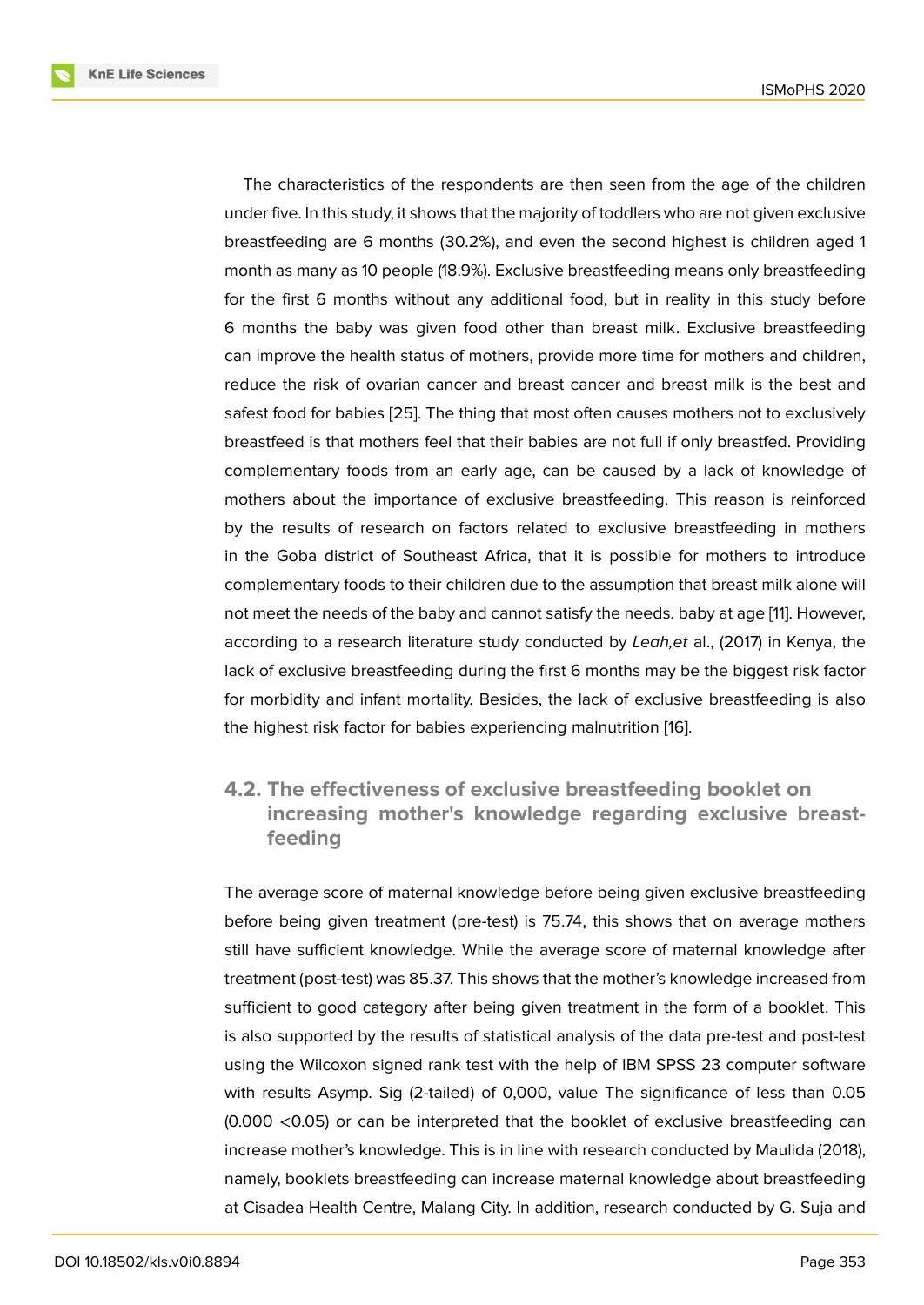Aruna.G on the effectiveness of booklets in increasing knowledge at one of the selected hospitals in Nellerone, showed the results that booklets were effective in increasing mother's knowledge about exclusive breastfeeding. This increase in maternal knowledge is expected to increase exclusive breastfeeding for babies. This is in accordance with the research conducted by Alison et at., in a coastal village of Kenya who said that exclusive breastfeeding was not provided because the mother had poor knowledge regarding exclusive breastfeeding [26]. This is in line with research conducted by Mulye in India, which showed that the booklet contains effective feeding techniques to improve their knowledge related to breastfeeding mothers and demonstrate the value of a high significance [27].

A person's knowledge about health can be improved by health education in this case related to exclusive breastfeeding. Health education requires the media as a means or effort to conv[ey](#page-16-5) health messages to the target. Health education media that can be used include print media, electronic media and outdoor media [18]. In this study, researchers used printed media booklets. Booklet is a printed media in the form of an A5 sized book containing articles and pictures [28]. The advantages of booklets include that they can be made easily at a relatively low cost and are more durabl[e in](#page-15-8) use than audio and visual media as well as audio visual [29]. In addition, the Booklet Exclusive Breastfeeding can be used as an appropriate medi[um](#page-16-6) in health promotion efforts in accordance with the needs analysis that has been carried out at Posyandu RW 5 Temas Village, namely the need, desire or interest of mo[the](#page-16-7)rs to learn [30].

# **4.3. The effectiveness of exclusiv[e b](#page-16-8)reastfeeding booklets on increasing mother's attitudes regarding exclusive breastfeeding**

The average score of mothers' attitudes about exclusive breastfeeding before being given treatment (pre-test) was 71.23, this indicates that the mother's attitude regarding exclusive breastfeeding was still in the sufficient category. Meanwhile, the average score of maternal attitudes after being given treatment (post-test) was 85.9. This shows that there is an increase in the attitude score of the mother before and after being given the treatment, the attitude of the mother has increased from sufficient to good category. This statement is also supported with the results of statistical analysis using the Wilcoxon signed-rank test with the help of the IBM SPSS computer 23 with Asymp. Sig (2-tailed) of 0.000, which means that the significance value is less than 0.05 (0.000 <0.05), so it can be concluded that there is an increase in maternal attitudes before and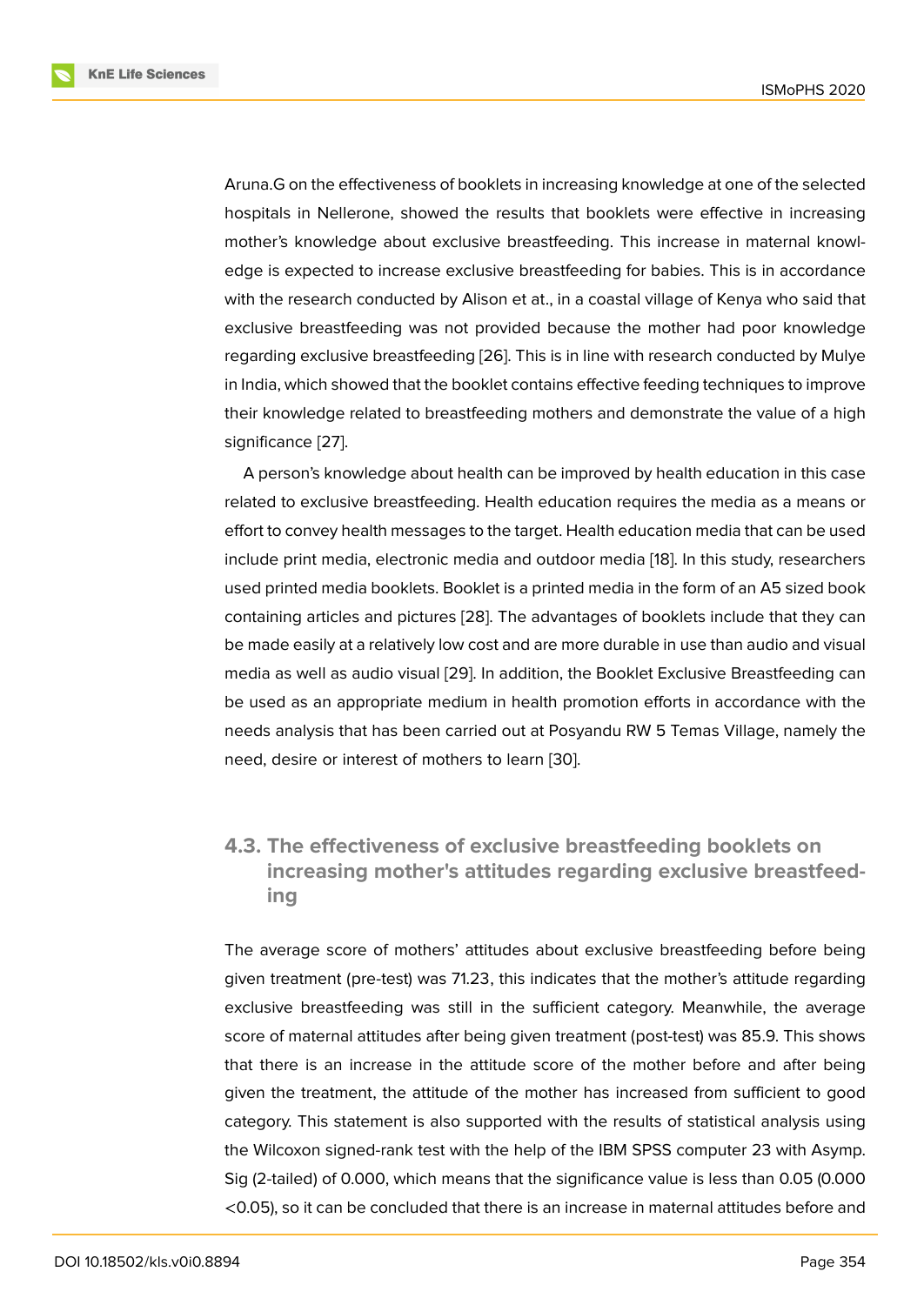after being given treatment. This research is in line with what was done by G. Suja and Aruna.G at one of the selected hospitals in Nellore, that the provision of booklets was exclusive breastfeeding effective in improving the attitudes of mothers in the practice of exclusive breastfeeding. This is in line with research conducted by Iryani, et al., which shows the results of an increase in the average pre-test score of 8.15 to 10.55 during the post-test with a p-value of 0.001. It matters There is a significant influence between the provision of booklets exclusive breastfeeding with an increase in maternal attitudes about exclusive breastfeeding [31].

Attitude is a reaction or response that is still closed from someone to a certain stimulus or object. On the other hand, attitude is a factor in a person that can encourage certain behaviours to occur. Attitude [can](#page-16-9) be described as a person's tendency to respond to something, namely responding to both likes and dislikes [31]. A person's attitude can be influenced by various factors, including personal experience, influence of other people who are considered important, culture, mass media, educational and religious institutions, and emotional factors. In this study, the researche[r p](#page-16-9)rovided a stimulus to increase maternal attitudes about exclusive breastfeeding on the mass media factor, the mass media used, namely the exclusive breastfeeding booklet.

The booklet used by the researcher is entitled "Let's Give Exclusive Breastfeeding" which is represented by [30]. The booklet is A5 size, consists of 16 pages, uses short language with a background that contrasts with the writing so that it is easy to understand, for example if the writing is black then the background is used it. is white. The layout of the bo[okl](#page-16-8)et looks neat and attractive, the neatness of the booklet can be seen from the frames on all pages so that the boundaries of the booklet can be seen clearly. The letters used in the writing are Times New Roman 12 standard letters so they are easy to understand and read. Seen from the other side, the selection of images in the booklet should match the colour theme, the images used are also attractive colours, contrast and make it easier for readers to understand the contents of the booklet. Overall, the booklet used by the researcher has met the criteria set by Sadiman in [32].

## **5. Conc[lus](#page-16-10)ion**

The results of the research on knowledge variables based on the Wilcoxon Signed Rank Test showed the results of the Asymp Sig. (2-tailed) of 0.000, where the significance value is less than 0.05 (0.000 <0.05). This means that the results of the study show that "Exclusive breastfeeding booklets are effective in increasing the knowledge of mothers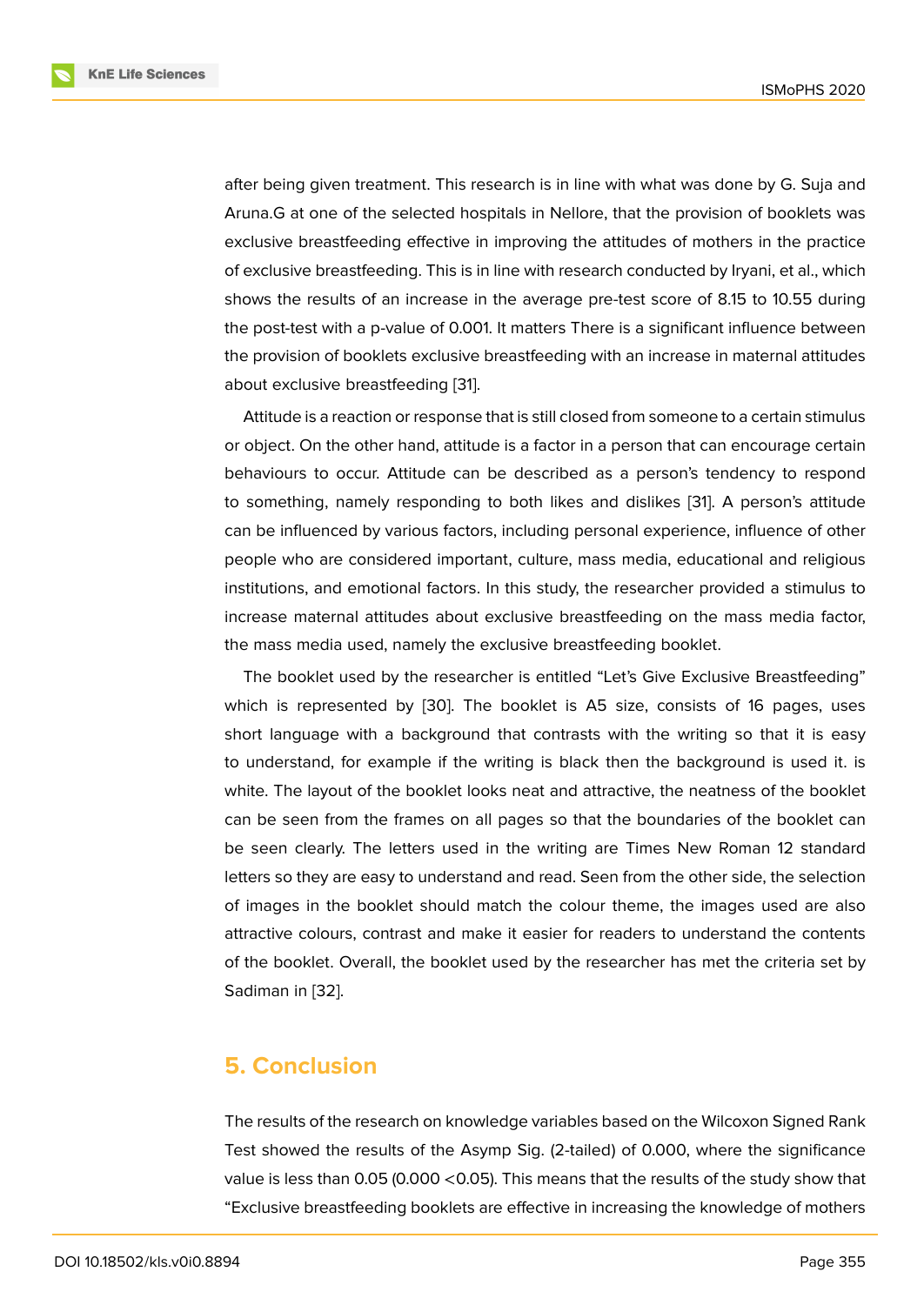**KnE Life Sciences** 



about exclusive breastfeeding for mothers who do not provide exclusive breastfeeding at Posyandu in the working area of Puskesmas Sisir Kota Batu". Meanwhile, the results of the research on attitude variables based on the Wilcoxon Signed Rank Test showed the results of the Asymp Sig. (2-tailed) of 0.000, where the significance value is less than 0.05 (0.000 <0.05). This means that the results of the study show that "the exclusive breastfeeding booklet is effective in improving the attitudes of mothers about exclusive breastfeeding for mothers who do not provide exclusive breastfeeding at the Posyandu in the working area of the Sisir Health Centre, Batu City". From the results of this study, there are several suggestions given by researchers regarding the use of booklet information media especially related to exclusive breastfeeding to increase exclusive breastfeeding behaviour.

# **Conflict of Interest**

The authors declare that there is no conflict of interest.

# **References**

- <span id="page-14-0"></span>[1] Dinas Kesehatan Provinsi Jawa Timur. (2017). *Profil Kesehatan Provinsi Jawa Timur 2017.* Surabaya: Dinas Kesehatan Provinsi Jawa Timur.
- <span id="page-14-1"></span>[2] Centers for Disease Control and Prevention. (2018). *CDC's Work to Support & Promote Breastfeeding*. United States: Centers for Disease Control and Prevention.
- <span id="page-14-2"></span>[3] Kementerian Perencanaan Pembangunan Nasional, and UNICEF Indonesia. (2017). *Laporan Baseline SDG tentang Anak-Anak di Indonesia*. Jakarta: Bappenas.
- <span id="page-14-3"></span>[4] Kementerian Kesehatan Republik Indonesia. (2015). *Profil Kesehatan Indonesia 2015*. Jakarta: Kementerian Kesehatan Republik Indonesia.
- [5] Riskesdas, K. (2018). *Hasil Utama Riset Kesehatan Dasar (RISKESDAS)*. Jakarta: Kementerian Kesehatan Republik Indonesia.
- <span id="page-14-4"></span>[6] Kemenkes RI. (2019). *Profil Kesehatan Indonesia 2018*. Jakarta: Kementerian Kesehatan Republik Indonesia.
- <span id="page-14-5"></span>[7] Dinkes Provinsi Jawa Timur. (2019). *Profil Kesehatan Jawa Timur 2018*. Surabaya: Dinas Kesehatan Provinsi Jawa Timur.
- <span id="page-14-6"></span>[8] Dinas Kesehatan Kota Batu. (2016). *Profil Kesehatan Kota Batu Tahun 2016*. Kota Batu: Dinas Kesehatan Kota Batu.
- <span id="page-14-7"></span>[9] Dinas Kesehatan Kota Batu. (2018). *Profil Kesehatan Kota Batu Tahun 2018*. Kota Batu: Dinas Kesehatan Kota Batu.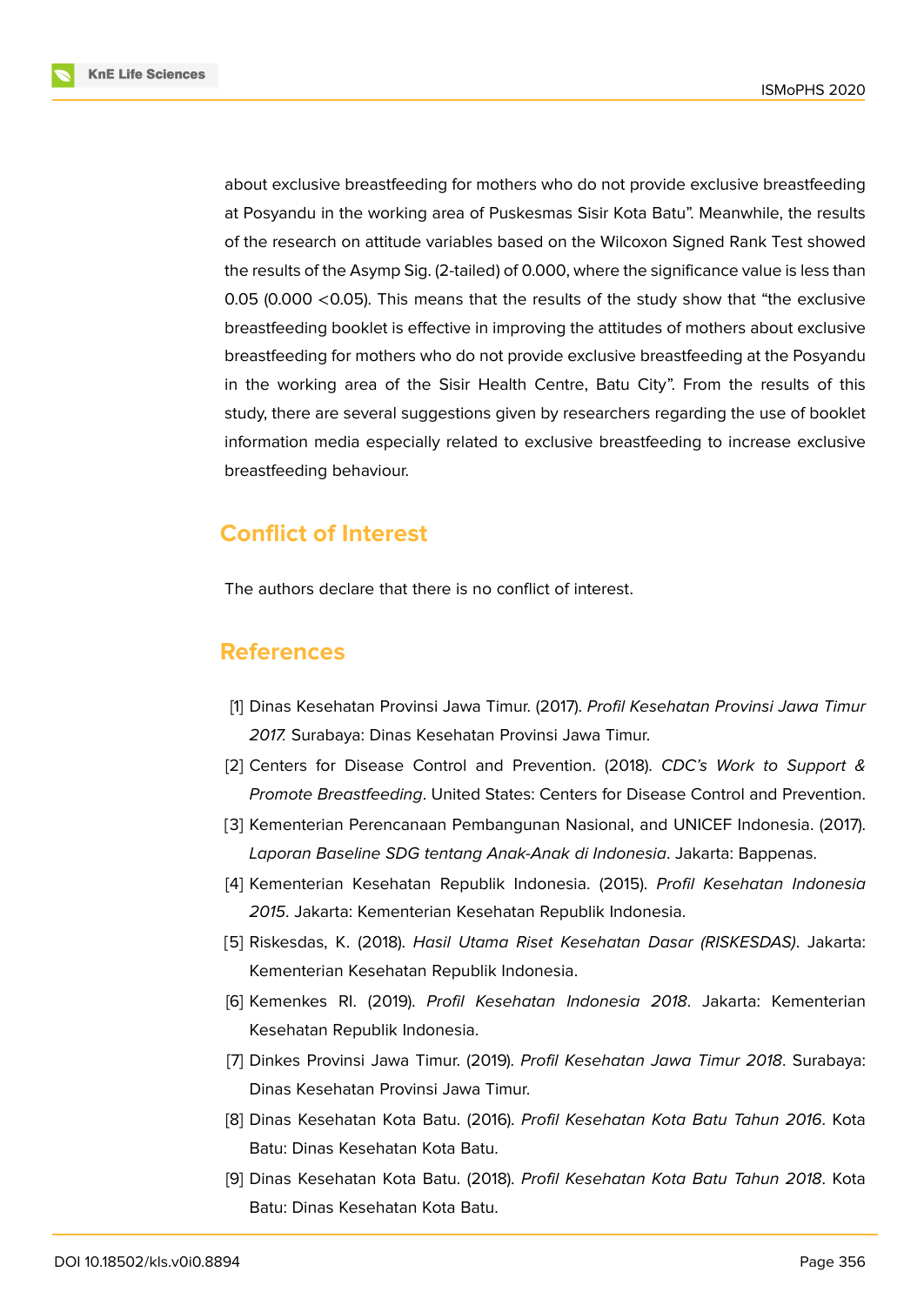

- <span id="page-15-0"></span>[10] Shommo, S. A. and Al-Shubrumi, H. A. (2014). Breastfeeding Knowledge, Attitude and Practice among Mothers in Hail District, Northwestern Saudi Arabia. *IOSR Journal of Nursing and Health Science*, vol. 3, issue 1, pp. 49–56.
- <span id="page-15-1"></span>[11] Setegn, T., *et al*. (2012). Factors Associated with Exclusive Breastfeeding Practices Among Mothers in Goba District, South East Ethiopia: A Cross Sectional Study. *International Breastfeeding Journal*, vol. 7, issue 17, pp. 1-8.
- <span id="page-15-2"></span>[12] Rahman, N. (2017). *Pengetahuan, Sikap, dan Praktik Pemberian ASI Ekslusif di Wilayah Kerja Puskesmas Jumpandang Baru Kecamatan Tallo Kota Makassar*. Makassar: Universitas Hasanudin.
- <span id="page-15-3"></span>[13] Pratiwi, Y. F. and Puspitasari, D. I. (2017). Efektivitas Penggunaan Media Booklet terhadap Pengetahuan Gizi Seimbang pada Ibu Balita Gizi Kurang di Kelurahan Semanggi Kecamatan Pasar Kliwon Kota Surakarta. *Jurnal Kesehatan*, vol. 10, issue 1, pp. 58-67.
- <span id="page-15-4"></span>[14] Hati, T. D. (2017). *Pengaruh Penyuluhan Deangan Media Booklet Terhadap Pengetahuan Dan Sikap IbuAnak Balita Tentang Keluarga Sadar Gizi Di Desa Grogol, Kecamatan Weru, Kabupaten Sukoharjo*. Surakarta: Universitas Muhammadiyah Surakarta.
- <span id="page-15-5"></span>[15] Maulida, A. (2018). *Efektivitas Booklet Asi Eksklusif Terhadap Peningkatan Pengetahuan Mengenai ASI Eksklusif Pada Ibu yang Tidak Memberikan ASI Eksklusif Di Wilayah Kerja Puskesmas Cisadea Kota Malang*. Malang: Universitas Negeri Malang.
- <span id="page-15-6"></span>[16] Mututho, L. N., Kiboi, W. K. and Mucheru, P. K. (2017). Factors Associated with Exclusive Breastfeeding in Kenya: A Systematic Review. *International Journal of Community Medicine and Public Health*, vol. 4, issue 12, pp. 4358-62.
- <span id="page-15-7"></span>[17] Mubarak, W. I. (2012). *Promosi Kesehatan untuk Kebidanan.* Jakarta: Salemba Medika.
- <span id="page-15-8"></span>[18] Notoatmodjo, S. (2010). *Promosi Kesehatan: Teori dan Aplikasi.* Jakarta: Rineka Cipta.
- <span id="page-15-9"></span>[19] Sugiarto, M., Marjes, N. and Tumurang, E. P. S. (2016). *Hubungan Antara Umur Ibu, Pekerjaan Ibu, Pendapatan Keluarga Dan Dukungan Petugas Dengan Pemberian ASI Esklusif 6 Bulan Di Wilayah Kerja Puskesmas Kakaskasen Kecamatan Tomohon Utara*. Manado: Poltekkes Kemenkes Manado.
- <span id="page-15-10"></span>[20] Widiyanto, S., Aviyanti, D. and Merry, A, T. (2012). Hubungan Pendidikan dan Pengetahuan Ibu tentang ASI Eksklusif dengan Sikap terhadap Pemberian ASI Eksklusif Subur. *Jurnal Kedokteran Muhammadiyah*, issue 1, pp. 25–29.